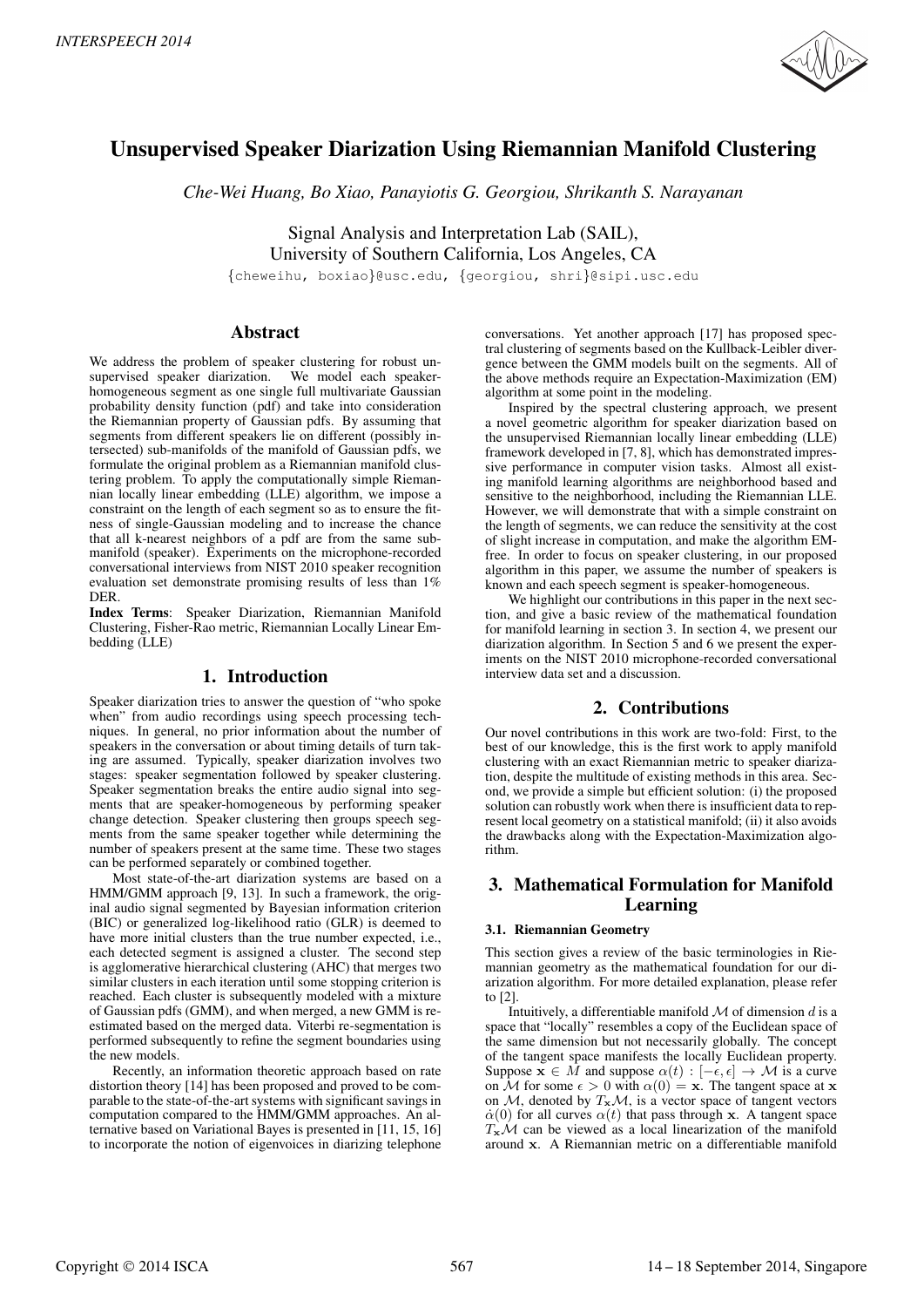M associates to each  $x \in M$  a differentiable inner product  $\langle \cdot, \cdot \rangle_{\mathbf{x}}$  on  $T_{\mathbf{x}}M$  and the induced norm by a Riemannian metric is defined as  $\|\mathbf{v}\|_{\mathbf{x}}^2 = \langle \mathbf{v}, \mathbf{v} \rangle_{\mathbf{x}} \ \forall \mathbf{v} \in T_{\mathbf{x}}\mathcal{M}$ . A manifold with a Riemannian metric is called a Riemannian manifold. Define the minimum distance between two points  $x_i$  and  $x_j$  on the manifold  $M$  to be the Riemannian distance and denote it by  $dist(\mathbf{x}_i, \mathbf{x}_j)$ . Among all smooth curves from  $\mathbf{x}_i$  to  $\mathbf{x}_j$ , the one with minimum Riemannian distance is called the geodesic curve from  $\mathbf{x}_i$  to  $\mathbf{x}_j$ . For any  $\mathbf{x} \in \mathcal{M}$  and any  $\mathbf{v} \in T_\mathbf{x} \tilde{\mathcal{M}}$ , there exists  $\epsilon > 0$  and a geodesic curve  $\gamma_{\mathbf{v}}(t)$  for all  $|t| < \epsilon$  such that  $\gamma_{\mathbf{v}}(0) = \mathbf{x}$  and  $\gamma_{\mathbf{v}}(0) = \mathbf{v}$ .

Now consider the exponential map  $\exp_{\mathbf{x}} : T_{\mathbf{x}}\mathcal{M} \to \mathcal{M}$ sending a tangent vector **v** to  $\gamma_{\mathbf{v}}(1)$ ,  $\exp_{\mathbf{x}}(\mathbf{v}) = \gamma_{\mathbf{v}}(1)$ . The inverse of  $\exp_{\mathbf{x}}$  is the logarithm map  $\log_{\mathbf{x}} : \mathcal{M} \to T_{\mathbf{x}}\mathcal{M}$ . For any two points  $x_i, x_j \in \mathcal{M}$ , the tangent vector to the geodesic curve from  $x_i$  to  $x_j$  is given by  $\mathbf{v} = \log_{\mathbf{x}_i}(\mathbf{x}_j)$  and  $\exp_{\mathbf{x}_i}(\log_{\mathbf{x}_i}(\mathbf{x}_j)) = \mathbf{x}_j$ . The Riemannian distance between  $\mathbf{x}_i$ and  $\mathbf{x}_j$  is defined as dist $(\mathbf{x}_i, \mathbf{x}_j) = || \log_{\mathbf{x}_i} (\mathbf{x}_j) ||_{\mathbf{x}_i}$ .

#### 3.2. Riemannian Analysis of Probability Density Functions

The application of Riemannian geometry to the manifold of probability density functions plays an important role in this work. Rao [1] first introduced the manifold of statistics where each point on the manifold is a pdf. Geometrization highlights the invariance under coordinate transformation. Rao also showed that the Fisher-Rao metric is a Riemannian metric. In fact, Fisher-Rao metric is the intrinsic unique metric on the statistical manifold and the only metric invariant to reparametrization [5]. Srivastava et al. [6] gave a "spherical" version of the Fisher-Rao metric that allows closed form expressions for various Riemannian properties. The crux is to reparametrize pdfs. Let  $P$  be the set of pdfs:

$$
\mathcal{P} = \left\{ \mathbf{p} : \mathbb{R} \to \mathbb{R} \middle| \forall s \ \mathbf{p}(s) \ge 0, \int_{\mathbb{R}} \mathbf{p}(s) ds = 1 \right\}
$$

.

For  $\mathbf{v}_1, \mathbf{v}_2 \in T_p \mathcal{P}$ , the Fisher-Rao metric [1] is defined as:

$$
\langle \mathbf{v}_1, \mathbf{v}_2 \rangle_{\mathbf{p}} = \int_{\mathbb{R}} \mathbf{v}_1(s) \mathbf{v}_2(s) \frac{1}{\mathbf{p}(s)} ds.
$$

It turns out this formulation is hard to deal with because it is not easy to maintain the geodesic curve of any two points of  $P$  to lie on  $P$  under this Fisher-Rao metric [6].

Consider another representation for the set of pdfs.

$$
\Psi = \left\{ \psi : \mathbb{R} \to \mathbb{R} \middle| \forall s \ \psi(s) \geq 0, \int_{\mathbb{R}} \psi^2(s) ds = 1 \right\},\
$$

is called the *square-root re-parametrization* of pdfs. Rather than a pdf, a point on the statistical manifold now represents a positive square-root of a pdf. It can be shown that the Fisher-Rao metric for the square-root re-parametrization becomes [18]:

$$
\langle \mathbf{w}_1, \mathbf{w}_2 \rangle_{\psi} = \int_{\mathbb{R}} \mathbf{w}_1(s) \mathbf{w}_2(s) ds,
$$

where  $\psi \in \Psi$  and  $\mathbf{w}_1, \mathbf{w}_2 \in T_{\psi} \Psi$ . With such reparametrization, the Fisher-Rao metric is equivalent to  $\mathbb{L}^2$  metric and the set of pdfs is a unit sphere in a Hilbert space. The differential-geometrical properties of a sphere immediately apply. For any two points  $\bar{\psi}_1$ ,  $\bar{\psi}_2$  on a unit sphere, the Riemannian distance dist( $\psi_1, \psi_2$ ) is the angle between them:

$$
dist(\psi_1, \psi_2) = \cos^{-1} \langle \psi_1, \psi_2 \rangle
$$

The geodesic curve between  $\psi_1$  and  $\psi_2$  is

$$
\gamma(t) = \frac{(1-t)\psi_1 + t\psi_2}{t^2 + (1-t)^2 + 2t(1-t)\langle\psi_1, \psi_2\rangle},
$$

and the exponential and the logarithm maps are

$$
\exp_{\psi_1}(\mathbf{w}) = \cos(\|\mathbf{w}\|_{\psi_1})\psi_1 + \sin(\|\mathbf{w}\|_{\psi_1})\frac{\mathbf{w}}{\|\mathbf{w}\|_{\psi_1}}
$$
  

$$
\log_{\psi_1}(\psi_2) = \frac{\mathbf{u}}{\left(\int_{\mathbb{R}}\mathbf{u}^2(s)ds\right)^{1/2}}\cos^{-1}\langle\psi_1,\psi_2\rangle
$$

where

$$
\langle \psi_1, \psi_2 \rangle = \int_{\mathbb{R}} \psi_1(s) \psi_2(s) ds,
$$
  

$$
\mathbf{u} = \psi_2 - \langle \psi_1, \psi_2 \rangle \psi_1, \quad \mathbf{w} \in T_{\psi_1} \mathbf{\Psi}.
$$

#### 3.3. Euclidean and Riemannian LLE

With the appropriate metric introduced, this section discusses the clustering framework: one of the best known nonlinear dimensionality reduction techniques, locally linear embedding (LLE), and its generalization to accomodate Riemannian manifolds [7, 8].

Nonlinear dimensionality reduction techniques can be broadly divided into two categories, namely global and local. ISOMAP [4] and LLE [3] are arguably the representatives for these respective categories. The difference between global and local techniques is the scope of properties they intend to preserve.

LLE tries to uncover the nonlinear local embedding of high dimensional data while preserving the neighborhood. The philosophy is to compute similarities between points within a predefined neighborhood size and to apply the spectral clustering on the learned similarity matrix. In general, the free parameters are the size of neighborhood  $k$  and the intrinsic dimension  $d$ . Since the focus in this work is to apply the LLE algorithm to clustering of speaker segments, the neighborhood size  $k$  is the only parameter. Following is the outline of the LLE algorithm for clustering:

- 1. For each data point  $x_i$ ,  $i = 1, \dots, n$ , find its k-nearest neighbors based on Euclidean distance. Denote  $N(i)$  the index set of  $k$ -nearest neighbors of  $x_i$ .
- 2. Construct the similarity matrix  $W$  by solving the minimization problem for each  $x_i$

$$
\min_{\mathbf{w}_i} \|\sum_{j=1}^n w_{ij} \mathbf{x}_j - \mathbf{x}_i\|^2 \quad \text{s.t.} \quad \sum_{j=1}^n w_{ij} = 1,
$$

where  $w_{ij} = 0$  if  $j \notin N(i)$ .  $w_i$  is the *i*-the row of W.

3. Solve the eigen-decomposition problem of matrix  $M \in$  $\mathbb{R}^{n \times n}$ , where  $M = (I - W)^{T} (I - W)$ ,  $I \in \mathbb{R}^{n \times n}$ the identity matrix. Select eigenvectors corresponding to the second to the  $(m + 1)$ -th smallest eigenvalues  $Z = [\mathbf{u}_1, \cdots, \mathbf{u}_m]$  and apply k-means algorithm to assign rows of  $Z$  into  $m$  clusters. If  $i$ -th row is assigned to cluster  $m_i$  where  $m_i \in [1, m]$ , then  $\mathbf{x}_i$  belongs to cluster  $m_i$  as well.

The second step is simply a constrained 2-norm minimization, which can be easily solved by Lagrangian multiplier method. The solution is

$$
[w_{ii_1}, \cdots, w_{ii_l}, \cdots, w_{ii_k}] = \frac{\mathbf{1}^T C_i^{-1}}{\mathbf{1}^T C_i^{-1} \mathbf{1}}, \quad \forall i_l \in \mathbb{N}(i), \quad (1)
$$

where 1 is the vector of all ones and  $C_i$  the local Gram matrix at  $\mathbf{x}_i$  defined as  $C_i(j, l) = (\mathbf{x}_i - \mathbf{x}_j) \cdot (\mathbf{x}_i - \mathbf{x}_l).$ 

To generalize the LLE algorithm to incorporate Riemannian structure [7, 8], some modifications to the minimization problem are necessary. First, replacement of the Euclidean distance by the Riemannian distance accounts for the nonlinearity. Next, follow the same spirit to compute the similarities for points on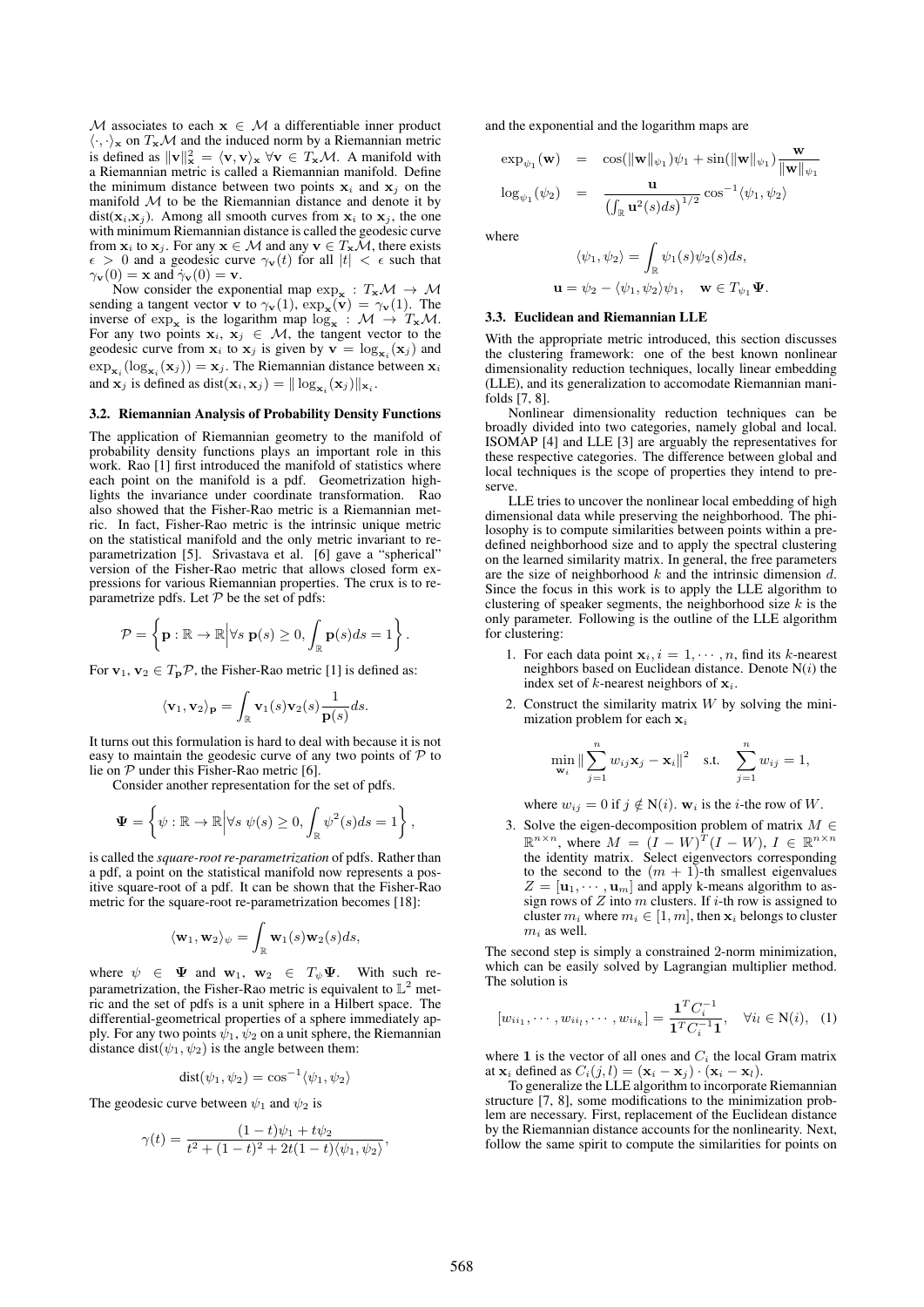the statistical manifold. The geodesic linear interpolation of  $x_i$ by all data points in the neighborhood can be expressed as

$$
\hat{\mathbf{x}}_i = \exp_{\mathbf{x}_i} \left( \sum_{j=1}^n w_{ij} \log_{\mathbf{x}_i}(\mathbf{x}_j) \right).
$$

Then solve the following minimization of Riemannian distance square for  $\mathbf{w}$ :

$$
\min_{\mathbf{w}_i} \left\| \log_{\mathbf{x}_i} \left( \exp_{\mathbf{x}_i} \left( \sum_{j=1}^n w_{ij} \log_{\mathbf{x}_i}(\mathbf{x}_j) \right) \right) \right\|_{\mathbf{x}_i}^2
$$

subject to the same constraint on  $w_i$  as in the Euclidean case  $\forall 1 \leq i \leq n$ . Since  $\exp_{\mathbf{x}_i}$  and  $\log_{\mathbf{x}_i}$  are inverse to each other, the objective function can be simplified to

$$
\min_{\mathbf{x}_i} \|\sum_{j=1}^n w_{ij} \log_{\mathbf{x}_i}(\mathbf{x}_j)\|_{\mathbf{x}_i}^2.
$$

The solution by the Lagrangian multiplier method gives the same formula as in Eq.(1) with the local Gram matrix replaced by  $C_i(j, l) = \langle \log_{\mathbf{x}_i}(\mathbf{x}_j), \log_{\mathbf{x}_i}(\mathbf{x}_l) \rangle_{\mathbf{x}_i}$ .

### 4. Riemannian Manifold Based Diarization

#### 4.1. Two Challenges

Some observations and issues deserve attention here. First of all, due to the existence of the closed-form expression, the algorithm is computationally simple. There are no iterations involved and certainly there are no convergence issues. However, in order to apply LLE, the choice of neighborhood size is critical to the accuracy of clustering [19]. If the size is too small, the similarity matrix loses the ability to capture sufficient information on the local geometry, especially when the neighborhood size is smaller than the intrinsic dimension. On the other hand, if the size is too large, there is a risk of including points from other sub-manifolds into the same neighborhood on which a similarity matrix is falsely computed. It is also possible [19] that for every neighborhood size, there is always a mixture of points from different sub-manifolds. In such case, the insufficiency of sample points has a great impact on the accuracy.

Challenge 1: As we have discussed above, the neighborhood size is critical to accuracy. However, it can happen that for each sub-manifold, there is only a small number of sample points but the intrinsic sub-manifolds are of high-dimension. A large neighborhood size is thus necessary to capture well the local geometry. The difficulty comes from the fact that due to the small number of sample points, a large neighborhood size tends to include points from different sub-manifolds, which will result in a poorly learned similarity matrix. This is an unwanted situation.

Challenge 2: The second challenge is on the computational aspect. Usually, speech signals are modeled by GMMs, instead of a single Gaussian pdf, to account for the diversity of human speech production. The most common GMM training tool is the well-known EM algorithm, which has certain disadvantages like local maxima and slow convergence. Therefore, it is undesirable to integrate the EM algorithm into the Riemannian LLE.

#### 4.2. Length Constraint

Fortunately, we can address both of these challenges by imposing a length constraint on each segment. Although it increases the size of problem by a factor depending on the turn taking frequency, the slight increase in computation indeed pays off. For small segments as short as one second, a single Gaussian is sufficient to capture the variability of the signal. Thus the issues of local maxima and iterative computations disappear. Second,

since points from the same speaker still lie close to each other because they are generated from the same speaker, each speaker now is represented by a denser set of samples. Therefore a large neighborhood size now incurs a smaller risk of connecting points from different sub-manifolds, and the learned similarity matrix based on this larger neighborhood can better capture the local geometry. Experimentally, we set the length constraint to be one second.

### 4.3. Neighborhood Size k

The choice of  $k$  is generally heuristic and data dependent. Elhamifar et al. [19] and Cetingul et al. [20] proposed an automatic way to select k for each sample point  $x_i$  by adding a l1norm regularization to the minimization problem in the formulation of the LLE. The original constrained 2-norm minimization becomes a constrained least squared l1 regularization problem (constrained LASSO), which can be processed as quadratic programming and solved by algorithms such as interior-point method. However, importing sparsity constraint into the LLE problem leads to an overhead that at each point the local Gram matrix is of  $\mathbb{R}^{N^2}$  rather than of  $\mathbb{R}^{k^2}$ , and the amount of computation time becomes prohibitive. Moreover, the time spent in solving the convex minimization problem turns out to be a severe bottleneck for the entire clustering problem. Although we highly prefer less supervision and less tuning, for now we do not adopt this sparse approach. While  $k$  is a tunable parameter, we will show that for a wide range of  $k$ , the performance remains stable below 1%.

#### 4.4. Algorithms

#### *4.4.1. Algorithm 1*

Directly apply the Riemannian LLE [7, 8] on the speaker clustering problem as the baseline.

- 1. Input: a sequence of speaker-homogeneous segments  ${x_1, \dots, x_n}$ , each of which contains a number of acoustic features.
- 2. For each  $x_i$  model it as a single full multivariate Gaussian pdf of acoustic features and denote the square-root re-parametrization of the pdf by  $g_i$ .
- 3. For each  $g_i$  find the k-nearest neighbors using the Riemannian distance. Denote the index set of  $k$ -nearest neighbors of  $g_i$  by  $N(i)$ .
- 4. For each  $g_i$  compute the local Gram matrix by  $C_i(j,l) = \langle \log_{\mathbf{g}_i}(\mathbf{g}_j), \log_{\mathbf{g}_i}(\mathbf{g}_l) \rangle_{\mathbf{g}_i}$ , and solve for  $\mathbf{w}_i$ by

$$
[w_{ii_1}, \cdots, w_{ii_k}] = \frac{\mathbf{1}^T C_i^{-1}}{\mathbf{1}^T C_i^{-1} \mathbf{1}},
$$

 $\forall 1 \leq l \leq k, i_l \in N(i)$  and  $w_{ij} = 0$  if  $j \notin N(i)$ , where 1 is the vector of all ones.

- 5. Solve the eigen-decomposition problem for  $M = (I W$ <sup>T</sup> $(I - W)$ , where I is the identity in  $\mathbb{R}^{N \times N}$  and i-th row of W is  $w_i$ . Select the eigenvectors  $u_1, \dots, u_m$ corresponding to the second to the  $(m + 1)$ -th smallest eigenvalues, respectively, and stack them together as  $Z = [\mathbf{u}_1, \cdots, \mathbf{u}_m]$ , where m is the number of clusters.
- 6. Apply  $k$ -means clustering to rows of  $Z$  into  $m$  clusters. If i-th row is assigned to cluster j, then  $g_i$  belongs to cluster j, and therefore,  $x_i$  lies on the sub-manifold j. Assign  $x_i$  to cluster j.
- 7. Output: assignments of segments  $\{x_1, \dots, x_n\}$ .

#### *4.4.2. Algorithm 2*

Based on Algorithm 1, we present our modified algorithm for speaker diarization.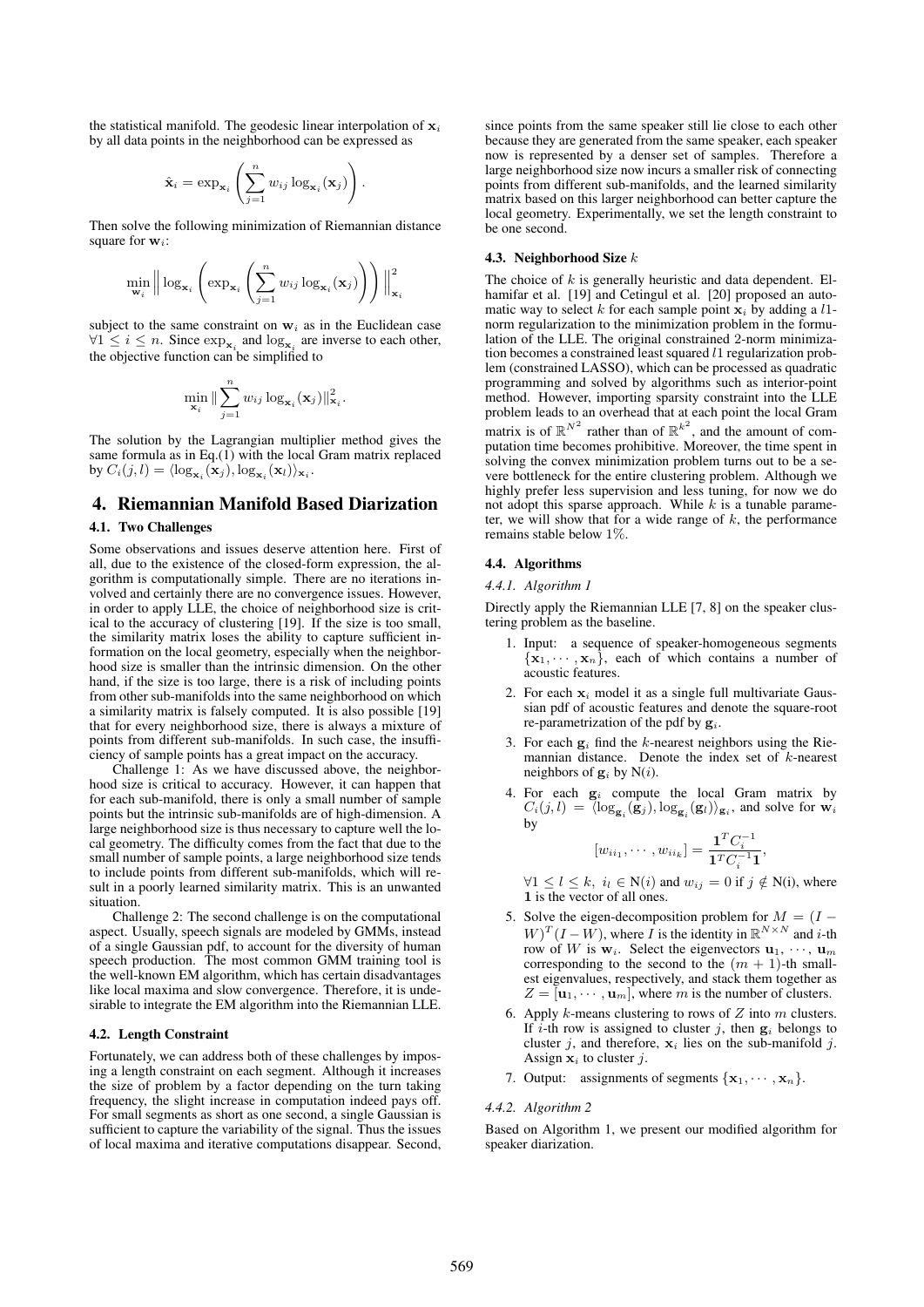- 1. Input: a sequence of speaker-homogeneous segments  ${x_1, \dots, x_n}$ , each of which contains a number of acoustic features.
- 2. For each speaker-homogeneous segment  $x_i$ , slice it into one-second long chunks  ${\bf x}_{ii_1}, \cdots, {\bf x}_{ii_N}$ .
- 3. Repeat step 2 for all  $1 \leq i \leq n$ . Suppose in total it results in  $N$  chunks of one-second long speaker homogeneous segments, where  $N = \sum_{i=1}^{n} i_N$ . Denote them by  $\{y_1, \cdots, y_N\}$ .
- 4. Apply Algorithm 1 to the set  $\{y_1, \dots, y_N\}$ , and take the result as the output assignments.
- 5. Output: finer segments  $\{y_1, \dots, y_N\}$  of the original  $\{x_1, \dots, x_n\}$  and assignments of  $\{y_1, \dots, y_N\}$ .

# 5. Experiments

#### 5.1. Data Preparation and Evaluation Scheme

We used the microphone-recorded conversational interview audio in core condition from the NIST 2010 speaker recognition evaluation plan as our test set. There are two channels denoted by A and B, respectively. Channel A is recorded by a designated room microphone and most of the speech is from the interviewee, while the interviewer in the channel B is recorded by a head-mounted close-talking microphone. We merged these two channels into a mono channel audio stream. The data set contains 2477 audio files of five-minute long, roughly 206 hours in total. The acoustic features in the experiments consisted of 20 dimensional raw MFCC, computed with frame size 40 ms and frame shift 20 ms, without first coefficient and without any type of normalization. The reason for 20 MFCC is because they have been proved to be useful in speaker recognition task [10, 11]. Since the feature dimension was 20, the manifold of Gaussian pdfs had dimensionality of  $20+20^2/2+10 = 230$  (the mean and the upper triangle of the covariance). In our experiments, we took advantage of the speaker segmentation information within the data set such that each segment was speakerhomogeneous. We thus concentrated on the speaker clustering part in focus of our contribution in this paper. Our diarization performance evaluation followed the two-speaker conversation method employed in literature, e.g. [11, 12]. Although this method makes decision on overlapped segments when clustering, they are ignored during evaluation. Because our algorithm takes one segment as a unit, we did not require any "no-score zones" around the segment boundaries. The diarization error rate (DER) in this setting boils down to mis-clustering error rate. The performance varied over the corpus, so we reported the weighted mean and weighted standard deviation of the DER over all files.

#### 5.2. Comparison

For the first experiment, we tested the original Riemannian LLE with no constraint on the length of segments. Each segment was modeled as a single full multivariate Gaussian pdf. Our expectation to the performance was not optimistic due to the limitations of long segments and insufficient samples for the Riemannian LLE, but to our surprise the DER is below 5% from  $k = 20$ (mean = 4.806\%, std = 1.423) to  $k = 25$ (mean = 4.893%, std = 1.366%). The best is at  $k = 23$  with the mean DER 4.607% and the standard deviation 1.283%.

For the result by Algorithm 2, with the constraint on the length of segments, the weighted average error rate is even better, drastically reduced to below  $1\%$  for a wide range of  $k$  from  $35$ (mean = 0.971\%, std = 0.137\%) to 75(mean = 0.988\%, std = 0.092%). The best performance is found at  $k = 57$  with the mean DER 0.881% and the standard deviation 0.093%.

These statistics tell that Algorithm 1 does not learn sufficient information about the local geometry within the samples

when  $k$  is smaller than 23. As  $k$  increases Algorithm 1 gradually gains more accuracy as the similarity matrix improves based on a larger neighborhood size until the effect of connecting points from different sub-manifolds in the neighborhood predominates after  $k$  passes 23. However, the optimal  $k$  for the algorithm to capture well the local geometry is far away at 57 as seen in Algorithm 2. On the other hand, Algorithm 2 also gains more accuracy as the neighborhood size  $k$  increases. Since there are denser samples, the effect of a mixture of samples from different sub-manifolds is none or insignificant for a wide range of  $k$ . Hence Algorithm 2 has a better chance to learn the local geometry. This performance of Algorithm 2 supports our proposed scheme by demonstrating the immunity to sparsity in samples and the robustness to the neighboghood size  $k$ .



Figure 1: *Performance of Riemannian LLE with (below) and without (above) 1s constraint on the length of segments. The horizontal red line indicates the level of* 1% *DER.*

### 6. Discussion

The upper plot of Figure 1 justifies the application of the Riemannian LLE to speaker clustering. We attribute the accuracy in Algorithm 1 mostly to the proper Riemannian metric in use. However, the lower plot of Figure 1 shows that Algorithm 2 achieves a much better, more than 80% relative reduction on DER, with only a simple constraint on the segment lengths at a cost of slight increase in computation. We want to note that no post-processing (such as smoothing) has been applied to the output of Algorithm 2. The limitation of the current work is that we have only considered two-speaker conversational interviews, assuming that the the number of speakers and the speaker segmentation information. Such conditions should be relaxed in future research efforts. A method to automatically select the length constraint is important to investigate further.

### 7. Conclusion

We reported our work on the problem of speaker diarization for the conversational interview corpus. We took a geometric approach, which is distinct from past methodologies, to deal with the problem of speaker clustering. The proposed scheme of constraining length of speech segments served as a simple approach to solve the problem of insufficient local samples and to avoid using the EM algorithm. The proposed diarization algorithm demonstrated the immunity to sparsity in samples and the robustness to the neighboghood size  $\overline{k}$ .

### 8. ACKNOWLEDGMENT

Special thanks to Mary Francis for her devotion and help in all SAIL research efforts. This research is supported by NSF, NIH and DARPA.